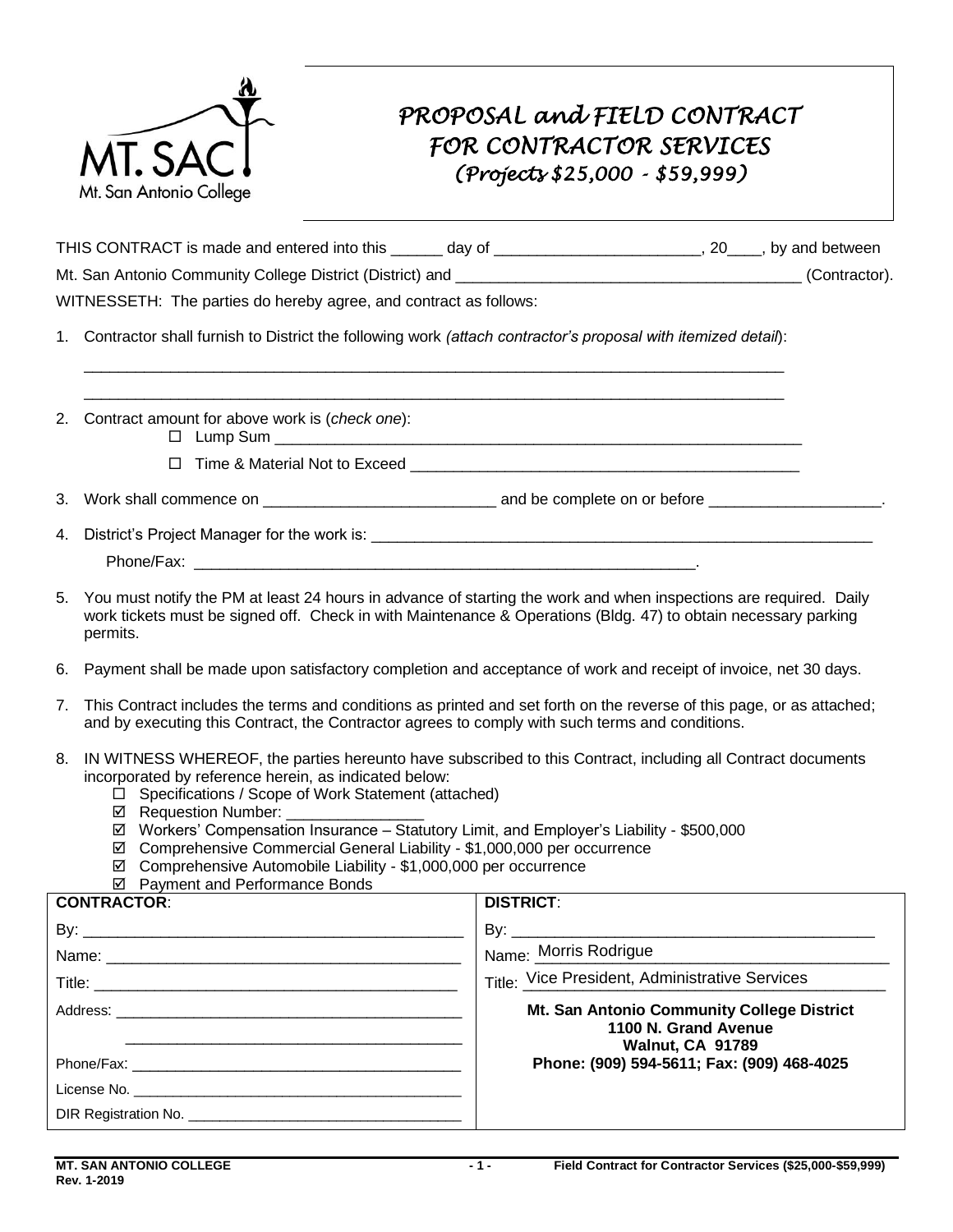- 1. PROPOSAL ACCEPTANCE. Proposals are subject to acceptance by the signing of a contract and issuance of a purchase order at any time within 30 days after the receipt of quotes unless otherwise stipulated. District reserves the right to accept or reject any and all quotes and to waive any informality in any quote.
- 2. SITE EXAMINATION. By accepting this Contract, Contractor warrants that it is familiar with the work site, is satisfied as to the condition of the site, its accessibility for materials, workmen and utilities, and Contractor's ability to protect existing surface and subsurface improvements. No claim for time or money will be allowed as to such matters.
- 3. EQUIPMENT AND LABOR. Contractor shall furnish all tools, equipment, apparatus, facilities, transportation, labor, and material necessary to furnish the service herein described. The service shall be performed at such times and places as directed by and subject to the approval of the authorized District representative indicated.
- 4. SUBCONTRACTORS. Subcontractors, if any, engaged by the Contractor for the service shall be subject to the approval of the District. Contractor shall be held responsible for all operations of subcontractors and shall require them to maintain adequate Workers' Compensation, general and automobile insurance.
- DIR REGISTRATION. Registration requirements pursuant to Labor Code §1725.5 is a material obligation of the Contractor under the Contract Documents. compliance with DIR Registration requirements at all times during performance of the Work by the Contractor and all Subcontractors of any tier. The failure of the Contractor and all Subcontractors of every tier to be DIR Registered at all times during performance of the Work is the Contractor's default of a material obligation of the Contractor under the Contract Documents. In accordance with Labor Code §1771.1(j)(1) Where a contractor or subcontractor engages in the performance of any public work contract without having been registered in violation of the requirements of §1725.5, the Labor Commissioner shall issue and serve a stop order prohibiting the use of the unregistered contractor or the unregistered subcontractor on all public works until the unregistered contractor or unregistered subcontractor is registered. Failure of a contractor or subcontractor, owner, director, officer, or managing agent of the contractor or subcontractor to observe a stop order issued and served upon him or her pursuant to subdivision (j) is guilty of a misdemeanor punishable by imprisonment in county jail not exceeding 60 days or by a fine not exceeding \$10,000, or both. No time extensions or adjustments in contract price will be made as a result of delays caused by a Stop Order issued in accordance with this section. 5. DIR REGISTRATION. Strict compliance with DIR The foregoing includes without limitation,
- 6. CONTRACTOR SUPERVISION. Contractor shall provide competent supervision of personnel employed on the job, use of equipment and quality of workmanship.
- 7. WORKERS. Contractor shall at all times enforce strict discipline and good order among its workers and shall not employ on the work any unfit or unskilled person. No

 contact with students is allowed, and proper attire including shirts and safety clothing is required at all time. Any worker whom the District may deem incompetent or unfit shall be dismissed from the work and shall not again be employed on the project without the District's written consent.

- 8. SUBSTITUTIONS. No substitutions of materials specified shall be made without the prior approval of the District.
- 9. SAFETY AND SECURITY. Contractor is responsible for knowing and following federal, state, local, and District rules and regulations pertaining to safety, security, and driving on the campus. Contractor is responsible for securing the work site and its materials, for the protection of its workers and the public, and for posting signs warning against hazards created by the work. In an emergency affecting life and safety of life or of work or of adjoining property, Contractor, without special instruction or authorization from District, is hereby permitted to act at its discretion to prevent such threatened loss or injury.
- 10. NOISE/DUST: This is a school environment, and if excess noise, dust or any other disruption of learning activities occurs, Contractor may be required to reschedule the work. No radios are allowed at any time.
- 11. CLEAN UP. Contractor shall keep the work site free of debris at all times when work is not actually being performed, remove it from the premises and properly dispose of it. At completion, site shall be left in broom clean condition. Use of District trash bins is strictly prohibited.
- 12. ASBESTOS HAZARD EMERGENCY RESPONSE ACT (AHERA). All contract work must meet all regulations set forth in the AHERA rule, which requires District approval of any work that could disturb the integrity of any Asbestos Containing Building Material (A.C.B.M.). Contractor must notify District representative of any sawing, grinding, cutting or drilling of any A.C.B.M. in occupied areas of District buildings.
- 13. CONTRACT CHANGES. No changes or alterations to this Contract shall be made without specific prior written approval by the District. NEW CONSTRUCTION - UNDER NO CIRCUMSTANCES SHALL THE AUTHORIZED WORK CAUSE THE TOTAL CONTRACT SUM TO EXCEED \$59,999.
- 14. TERMINATION. District may terminate this Contract upon ten (10) days notice without cause and Contractor shall be entitled to compensation based on District's satisfactory acceptance. default and may withhold from payments due on this contract the amount necessary to complete the work as scheduled. District may terminate immediately upon
- 15. INSPECTION. At all times, District shall have access to the work areas, whether in preparation or in progress, and Contractor shall provide safe and proper facilities for same.
- 16. STANDARD OF CARE. Contractor's services under this Contract shall be performed consistent with that level of care and skill ordinarily exercised by reputable members of the same profession currently practicing in the same locality under similar conditions. If any of its completed products,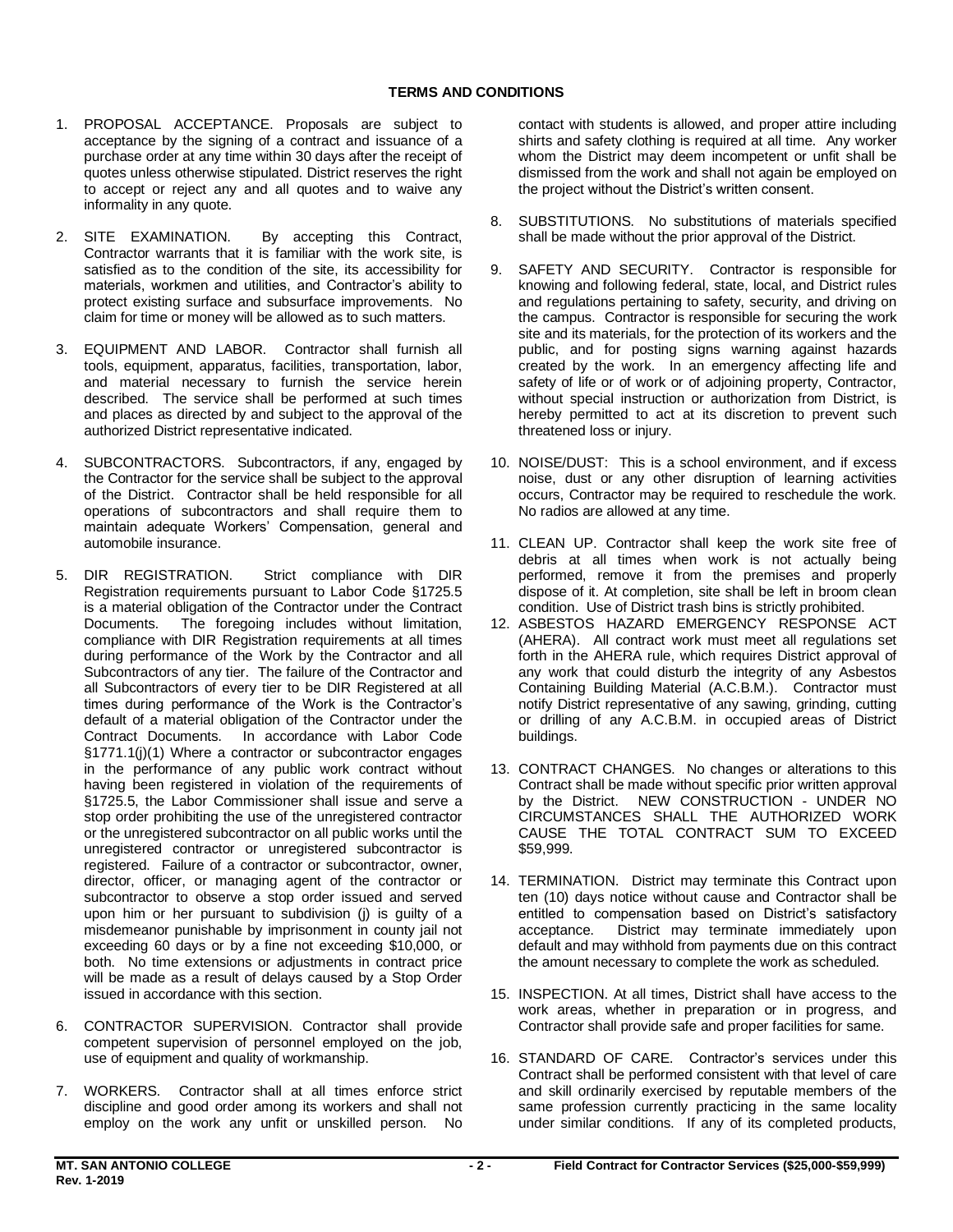installations, or services fail to conform to this professional standard, or if property damage occurs (including damage to subsurface utilities or irrigation systems) as a direct result of Contractor's operations, Contractor will, at its own expense, perform all necessary services to correct such defects or arrange for the necessary repairs or restoration.

- 17. GUARANTEE. Contractor shall guarantee the workmanship or service performed against defects or failures of materials for a minimum of one (1) year from delivery or the final completion date for the work. All workmanship and materials must be warranted to be in compliance with applicable California energy, conservation, environmental, and educational standards.
- 18. FORCE MAJEURE. Contractor shall be excused from performance hereunder during the time and to the extent that it is prevented from obtaining, delivering or performing by act of God, fire, strike, loss, or shortage of transportation facilities, lock-out, commandeering of materials, products, plants or facilities by the government, provided that it is satisfactorily established that the non-performance is not due to the fault or neglect of the Contractor, its subs or suppliers.
- 19. DOCUMENT CONFLICT. In case of conflict between specifications and drawings and/or actual site conditions, work shall immediately cease until the conflict is resolved by a District representative, and District shall not be responsible for any costs/expenses incurred by Contractor due to any delays. Should any contract provision be held invalid, the remainder of this Contract shall remain in full force and effect.
- 20. PERMITS/LICENSES. Contractor and all its employees or agents shall secure and maintain such licenses and permits as are required by law in connection with the furnishing of materials, supplies or services listed herein.
- 21. CONTRACTOR STATUS. Contractor is an independent contractor, and not an officer, employee, or agent of the District, in the performance of this Contract.
- 22. OCCUPANCY. District reserves the right to occupy the building at any time before contract completion, and such occupancy shall not constitute final acceptance of any part of the work covered by this Contract, nor shall it extend the date specified for completion of the work.
- 23. PAYMENT. Contractor shall submit invoices for services and materials provided under this Contract (T&M contracts need itemized receipts). District shall make payment in full for same within 30 days after acceptance thereof by the authorized District representative. No progress payments shall be made unless specifically called for in the Contract.
- 24. LABOR CODE.  **applicable provisions of the Labor Code §1771, Division 2, Part 7, Ch. 1, including the payment of general prevailing wages,** a copy of which is on file in the District's Purchasing Office. Contractor shall maintain, for audit by the District, certified payroll records applicable to this Contract, stating wage rates, trades, payments made, and employee signatures. Copies of these records shall be furnished to the District upon request. Contractor shall comply with the
- 25. CERTIFIED PAYROLL RECORDS. A material obligation of the Contractor under the Contract documents is: (i) the Contractor's strict compliance with the requirements pursuant to Labor Code §§ 1771.4 and 1776 for preparation and submittal of Certified Payroll Records ("CPR"); and (ii) the Contractor's enforcement of CPR preparation and submittal for all Subcontractors of every tier. Contractor is required to submit CPRs directly to the Labor Commissioner. Pursuant to Labor Code §1771.4(a)(4), the Department of Industrial Relations shall monitor and enforce the obligation of the Contractor and Subcontractors of every tier to pay laborers performing any portion of the work the Prevailing Wage Rate established for the classification of work/labor.
- 26. BONDS: Contractor is required to provide Performance and Payment Bonds in an amount equal to 100 percent of the Contract Amount. Bonds must be submitted by a California admitted surety insurer.
- 27. INSURANCE. Contractor shall not commence work under this Contract until it has obtained the insurance required herein and has submitted proof of such coverage to the District. Contractor shall not allow any subcontractor, agent, or employee to commence work on the Contract without proof of same. Coverage must be secured prior to commencement of work and shall be maintained for the active length of the project.
	- (a) Workers' Compensation Insurance not less than the statutory limits and including employer's liability coverage limits not less than \$500,000.
	- (b) Comprehensive Commercial General Liability Insurance with limits not less than \$1,000,000 per occurrence.
	- limits not less than \$1,000,000 per occurrence for all owned, non-owned and hired vehicles. (c) Comprehensive Automobile Liability Insurance with

 The insurance certificates for (b) and (c) must list the District as additional insured, as follows: *Mt. San Antonio College, its Board of Trustees, officers, agents, representatives,*  additional insured endorsement that amends the insurance *employees, and volunteers are added as additional insureds.* The certificate must include a copy of the policy.

 Notification of cancellation of any coverage is required under this agreement and shall not be canceled or non-renewed without 30 days prior written notice to the District.

 28. INDEMNIFICATION. Contractor agrees to defend, indemnify, and hold harmless the District, its officers, agents, employees, and volunteers from all loss, cost, and expense arising out of any liability or claim of liability for personal injury, bodily injury to persons, damage to property sustained or claimed to have been sustained arising out of activities of the Contractor, its subcontractors, or those of any of its officers, agents, or employees. Contractor further agrees to waive all rights of subrogation against the District.

 The District agrees to defend, indemnify, and hold harmless the Contractor, its officers, agents, employees, and volunteers from all loss, cost and expense arising out of any liability or claims of liability for personal injury, bodily injury to persons, and damage to property sustained or claimed to have been sustained arising out of the activities of the District, its officers, agents, or employees.